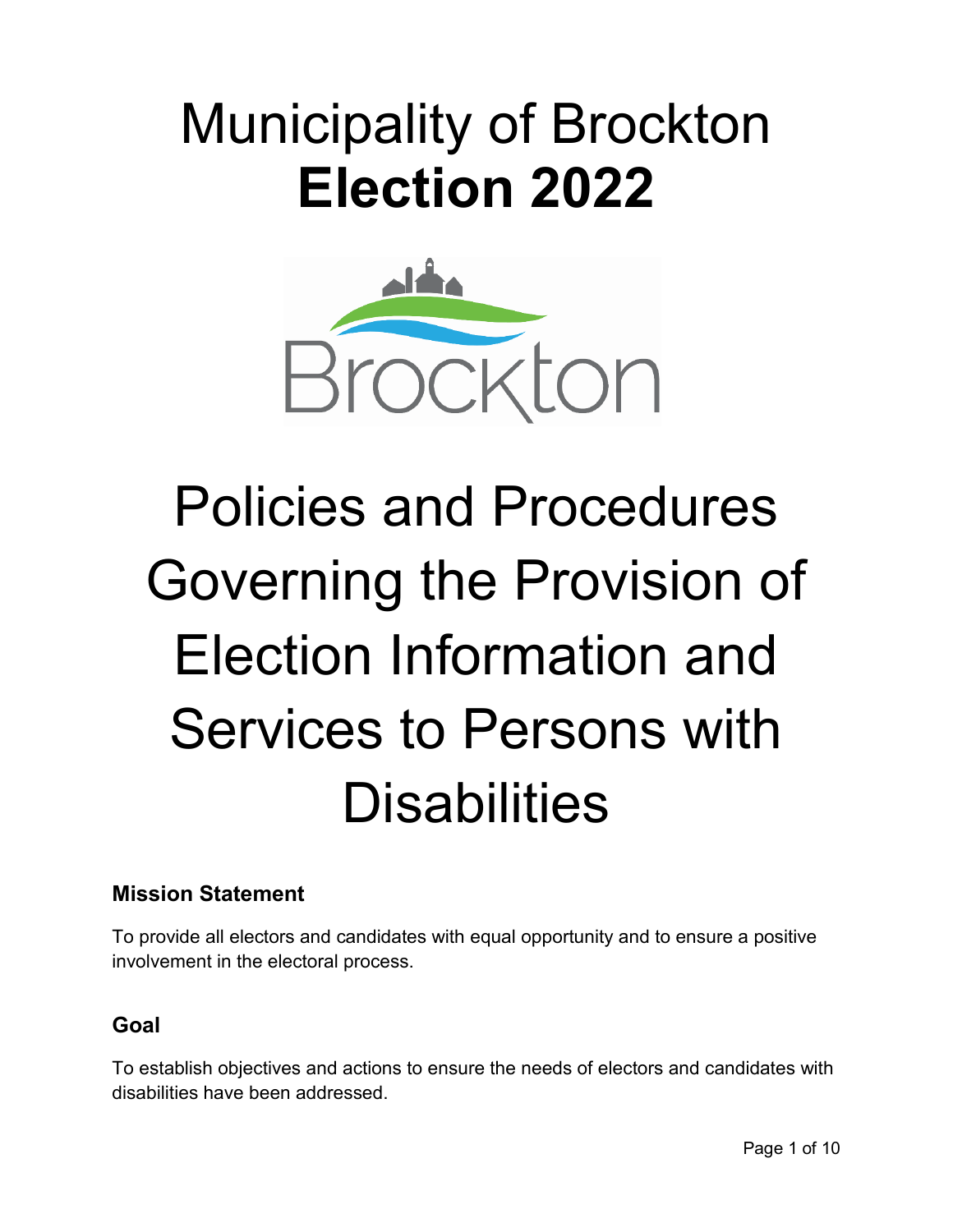## **Table of Contents**

<span id="page-1-0"></span>

| 1. Introduction                                                                    | 3              |
|------------------------------------------------------------------------------------|----------------|
| 2. Municipal Elections Act, 1996, as amended - Legislative Requirements            | 3              |
| 3. Definition of Disability                                                        | 4              |
| 4. Staff Training and Election Assistance                                          | 5              |
| Provision of Election Information                                                  | 5              |
| Notice of Temporary Service Disruption                                             | 5              |
| <b>Staff Assistance</b>                                                            | 5              |
| 5. Assistance to Candidates                                                        | 6              |
| <b>Service Animals</b>                                                             | 6              |
| <b>Campaign Expenses</b>                                                           | 6              |
| 6. Assistance to Electors                                                          | 6              |
| Parking                                                                            | 6              |
| <b>Service Animals</b>                                                             | 6              |
| Entrance to the Municipal Office and Voter Help Centre 100 Scott Street, Walkerton | 7              |
| Entrance to the Elmwood Community Centre 38 Concession Road 10, Elmwood            | $\overline{7}$ |
| Entrance to the Cargill Community Centre 999 Greenock Brant Townline, Cargill      | $\overline{7}$ |
| <b>Assisted Devices</b>                                                            | $\overline{7}$ |
| Voting - Telephone/Internet Voting                                                 | 8              |
| 7. Feedback Process                                                                | 8              |
| <b>Accessibility of Municipal Services</b>                                         | 9              |
| 8. Additional Information                                                          | 9              |
| Municipality of Brockton - Clerk's Office                                          | 9              |
| Ministry of Municipal Affairs and Housing - Election Website                       | 10             |
| Voterlookup.ca                                                                     | 10             |
| Service Ontario - e-Laws                                                           | 10             |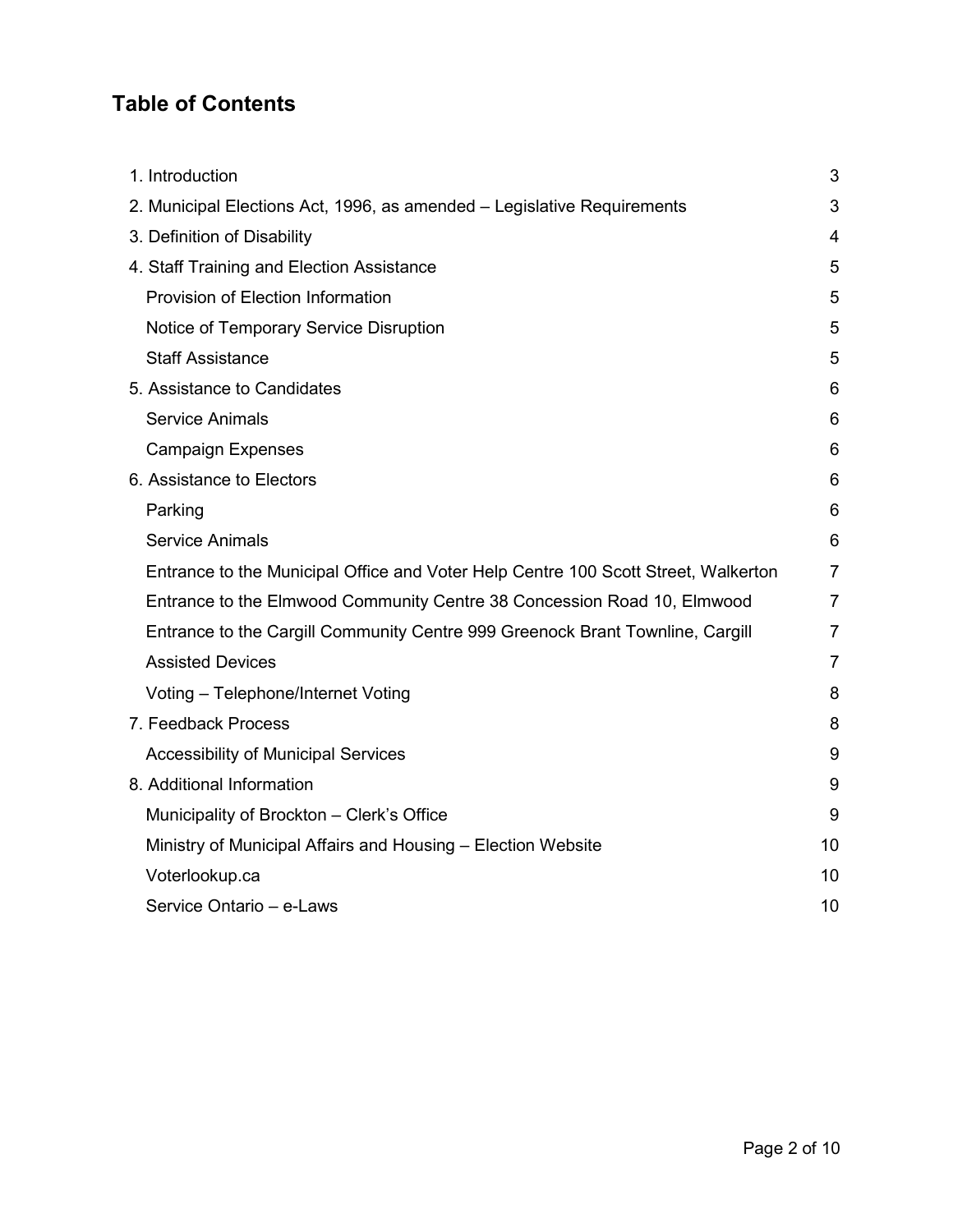## **1. Introduction**

The Municipal Clerk is responsible for the proper legislative and administrative conduct of municipal elections in the Municipality of Brockton. In accordance with the Municipal Elections Act, 1996, as amended, the Ontarians with Disabilities Act, 2001 and the Accessibility for Ontarians with Disabilities Act, 2005, the Municipal Clerk is authorized to establish procedures and provide appropriate measures to ensure that persons with disabilities have the opportunity to participate fully in the 2022 Municipal Election. Accordingly, the 2022 Municipal Election will be conducted in such a matter to ensure that:

- 1) Candidates and electors with disabilities have full and equal access to all election information and services;
- 2) Persons with disabilities have full access to Voter Help Centre(s) to vote using telephone or internet;
- 3) Persons with disabilities are able to independently and privately mark their electronic ballot and have access to alternative methods of voting assistance

Within ninety (90) days after Voting Day, the Municipal Clerk will submit a report to Council concerning the identification, removal and prevention of barriers that affected electors and candidates with disabilities and shall make the report available to the public.

The Municipality will continue to learn, develop and adjust our approach to meet the needs of persons with disabilities. The review of accessibility issues and initiatives and addressing barrier prevention or removal is an ongoing practice. The policies and procedures must be consistent with the principles of the Municipal Election Act, 1996 and must respect the dignity and independence of persons with disabilities. They will be improved and updated as new opportunities are identified or become available.

## <span id="page-2-0"></span>**2. Municipal Elections Act, 1996, as amended – Legislative Requirements**

The Municipal Clerk is responsible for conducting municipal elections and establishing policies and procedures to ensure that all electors have the opportunity to fully participate in the Municipality of Brockton's 2022 Municipal and School Board Election.

The Municipal Elections Act, 1996, as amended states the following:

12.1 (1) A Clerk who is responsible for conducting an election shall have regard to the needs of electors and candidates with disabilities.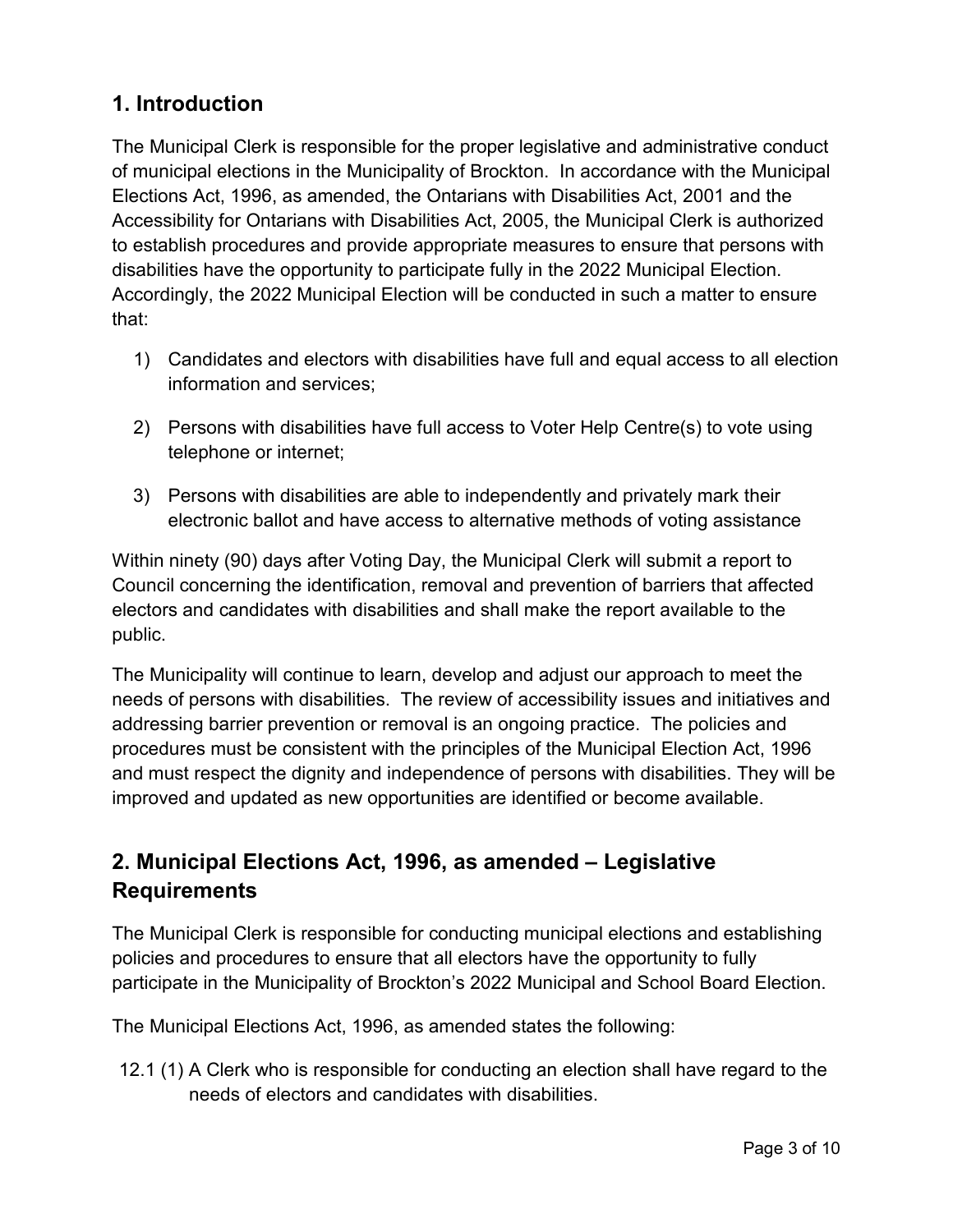- 12 (2) The Clerk shall prepare a plan regarding the identification, removal and prevention of barriers that affect electors and candidates with disabilities and shall make the plan available to the public before voting day in a regular election. 2016, c 15, s. 11.
- 12 (3) Within 90 days after voting day in a regular election, the Clerk shall prepare a report about the identification, removal and prevention of barriers that affect electors and candidates with disabilities and shall make the report available to the public. 2016, 15, s. 11.
- 41 (3) The Clerk shall make such changes to some of all of the ballots as he or she considers necessary or desirable to allow electors with visual impairments to vote without the assistance referred to in paragraph 4 of subsection 52 (1).
- 45 (2) In establishing the locations of voting places, the Clerk shall ensure that each voting place is accessible to electors with disabilities. 2009, c. 33, Schedu.21, s. 8 (23).
- 52 (1) 4. The deputy returning officer may permit an elector who needs assistance in voting to have such assistance as the deputy returning officer considers necessary.

## <span id="page-3-0"></span>**3. Definition of Disability**

The Accessibility for Ontarians with Disabilities Act, 2005 defines "disability" as follows:

- a) Any degree of physical disability, infirmity, malformation or disfigurement that is caused by bodily injury, birth defect or illness and, without limiting the generality of the foregoing, includes diabetes mellitus, epilepsy, a brain injury, any degree of paralysis, amputation, lack of physical co-ordination, blindness or visual impediment, deafness or hearing impediment, muteness or speech impediment, or physical reliance on a guide dog or other animal or on a wheelchair or other remedial appliance or device,
- b) A condition of mental impairment or a developmental disability,
- c) A learning disability, or a dysfunction in one or more of the processes involved in understanding or using symbols or spoken language,
- d) A mental disorder, or
- e) An injury or disability for which benefits were claimed or received under the insurance plan established under the Workplace Safety and Insurance Act, 1997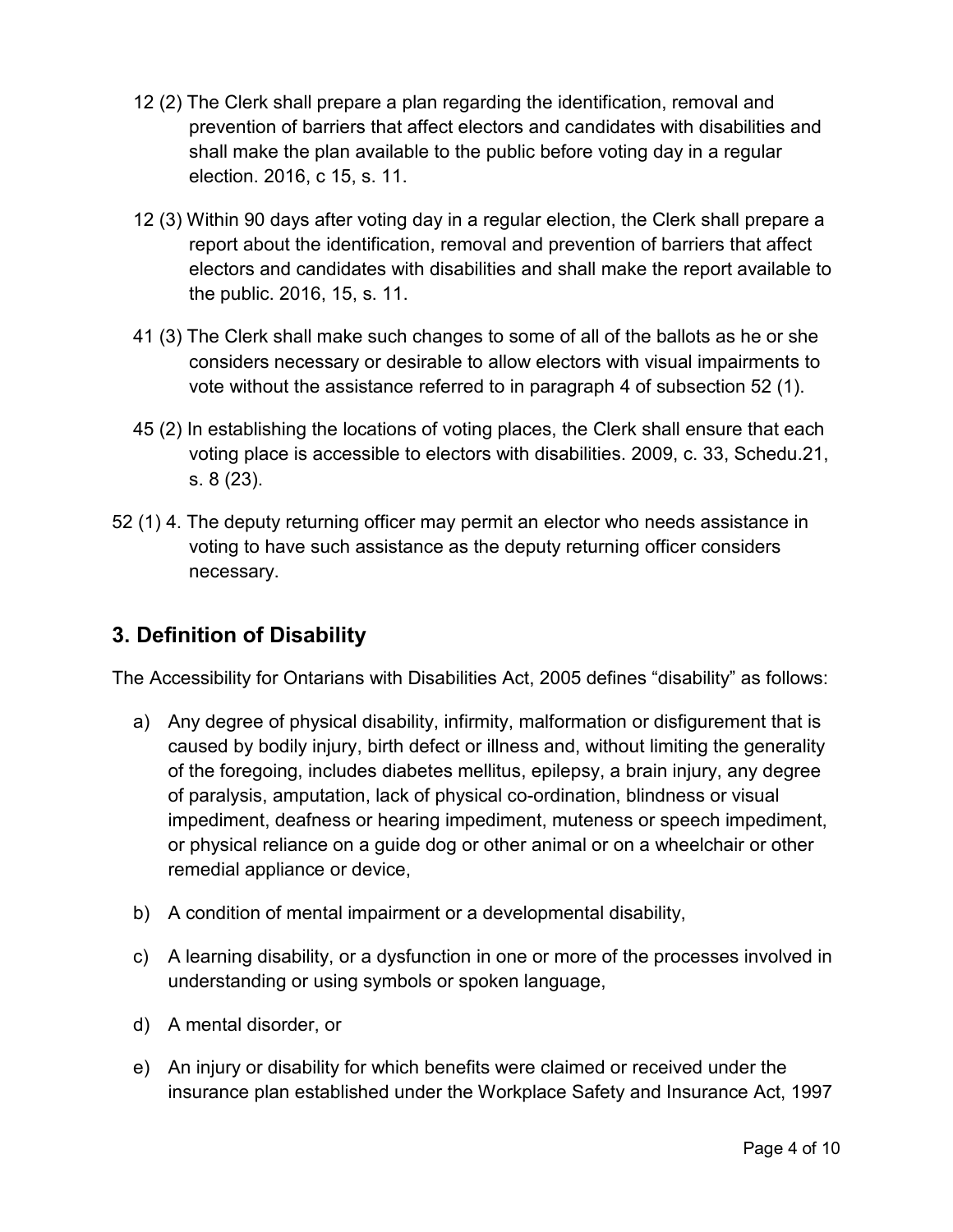## <span id="page-4-0"></span>**4. Staff Training and Election Assistance**

All staff carrying out election duties will be trained to recognize and ensure that persons with disabilities are served in a way that accommodates their needs. Training will include:

- 1) How to interact and communicate with persons with various types of disabilities.
- 2) How to interact with persons with disabilities who use assistive devices or require the assistance of a service animal or support person.
- 3) What to do if a person is having difficulty accessing election information or services.

All reasonable efforts will be made to ensure that candidates and electors with disabilities are able to receive information and copies of election documents in a format that takes into account their disability. The format may be agreed upon between the requester and the Clerk. In addition, the Municipal website can be accessed using personal assistive technology such as screen readers, magnifiers and other accessible tools.

#### <span id="page-4-1"></span>**Provision of Election Information**

Candidates and electors with disabilities will be able to receive information and copies of election documents in a format that takes into account their disability. The format may be agreed upon between the requester and the Clerk and will be provided in the most feasible manner possible.

#### <span id="page-4-2"></span>**Notice of Temporary Service Disruption**

If there is a temporary disruption in the delivery of election information or services, the Municipal Clerk will place a public notice on the municipal website, at the physical site of the disruption and, when possible, in the local media. The notice shall include the reason for the disruption, anticipated duration and a description of alternative methods of delivering the information and/or service. Every effort shall be made to provide alternative methods of providing the information and/or service to persons with disabilities.

#### <span id="page-4-3"></span>**Staff Assistance**

The Clerk's Office is available to assist with any issues that may arise with respect to providing a barrier-free election and may be reached by way of the contact information provided below: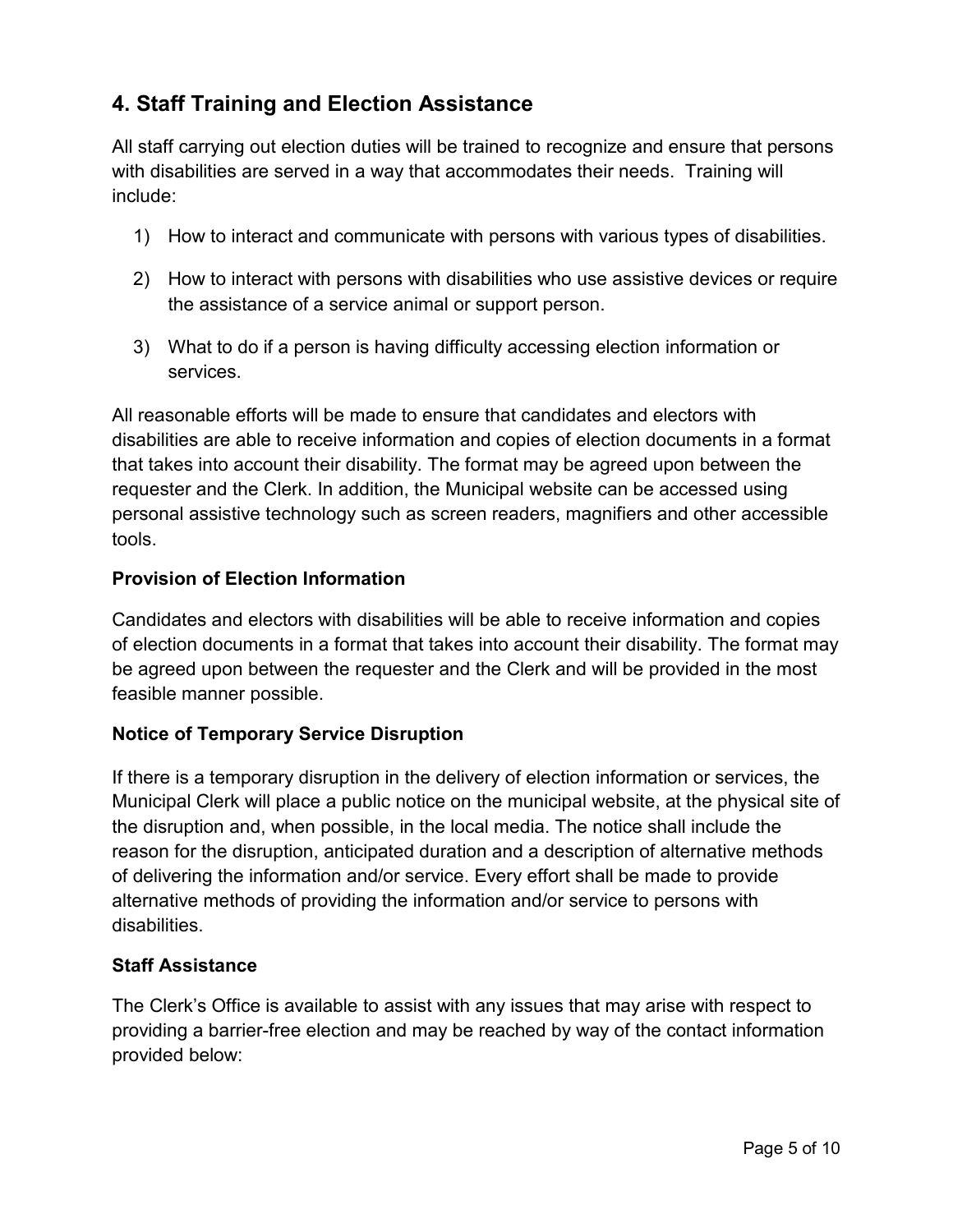| 1)  | Telephone | 519-881-2223 Extension 124                                                                                                     | Clerk, Fiona Hamilton |
|-----|-----------|--------------------------------------------------------------------------------------------------------------------------------|-----------------------|
| (2) | In Person | <b>Municipality of Brockton</b><br>100 Scott Street<br>Walkerton, ON N0G 2V0<br>Hours: Monday to Friday 8:30 a.m. to 4:30 p.m. |                       |
| 3)  | Fax       | 519-881-2991                                                                                                                   |                       |
| 4)  | Email     | fhamilton@brockton.ca                                                                                                          |                       |
| 5)  | Mail      | <b>Municipality of Brockton</b>                                                                                                |                       |

100 Scott Street, PO Box 68 Walkerton, ON N0G 2V0

## <span id="page-5-0"></span>**5. Assistance to Candidates**

#### <span id="page-5-1"></span>**Service Animals**

Service animals will be permitted in Voter Help Centre(s). Candidates and scrutineers are permitted to be accompanied by a service animal in Voter Help Centre(s).

#### <span id="page-5-2"></span>**Campaign Expenses**

Expenses that are incurred by a candidate with a disability that are directly related to the disability, and would not have been incurred but for the election to which the expenses relate, are excluded from the permitted spending limit for the candidate.

## <span id="page-5-3"></span>**6. Assistance to Electors**

#### <span id="page-5-4"></span>**Parking**

Designated or reserved parking for people with disabilities shall be provided as close to the entrance of the Municipal Office and Voter Help Centre(s) as possible. Accessible parking spaces will be clearly posted and visible from the road and marked with the International Symbol of Accessibility.

#### <span id="page-5-5"></span>**Service Animals**

Electors requiring service animals are permitted to be accompanied by a service animal at the Municipal Office and Voter Help Centre(s) when accessing information and services related to the election, or to vote.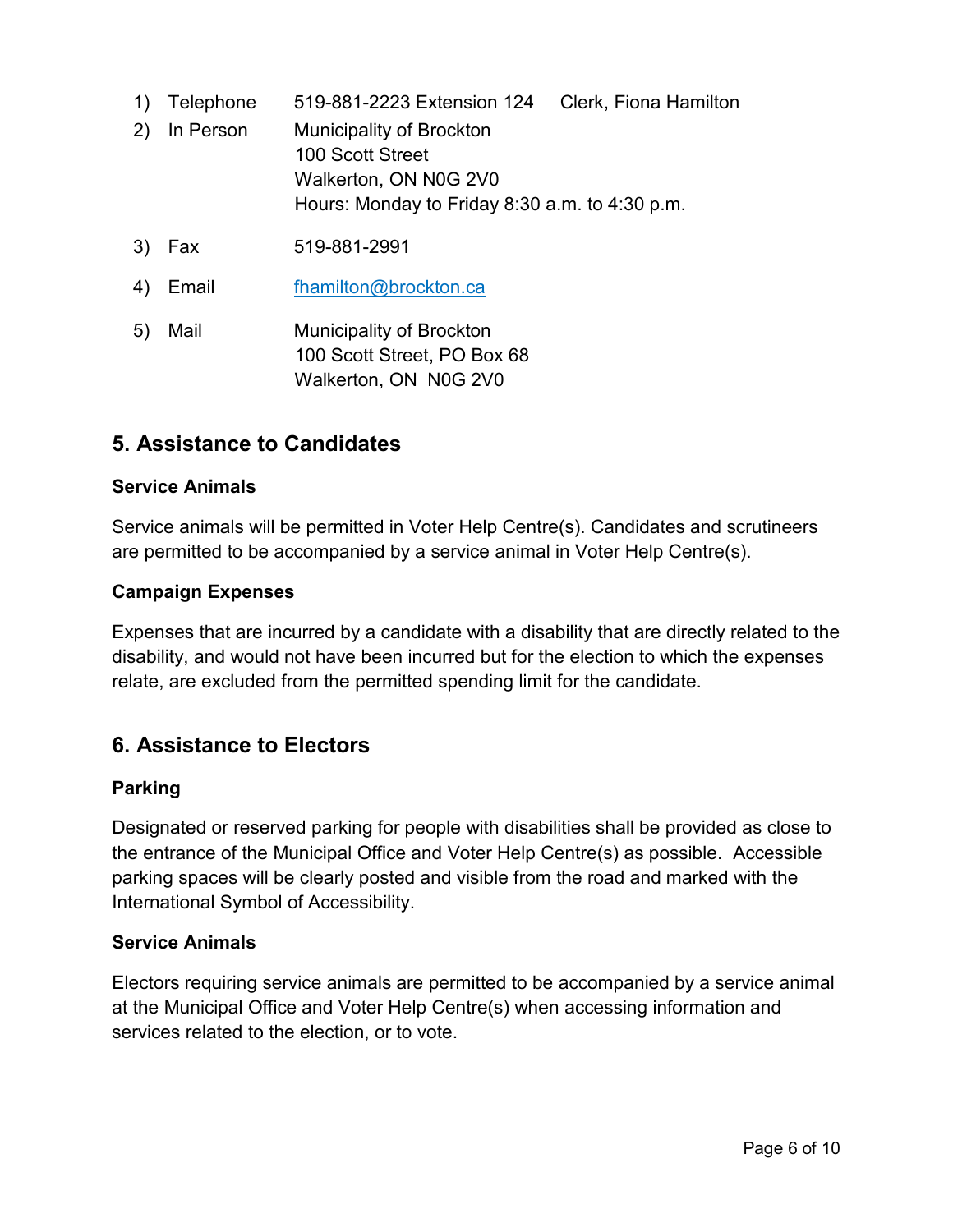#### <span id="page-6-0"></span>**Entrance to the Municipal Office and Voter Help Centre 100 Scott Street, Walkerton**

The front entrance of the Municipal Office is a suitable entrance for people with disabilities and is sign-posted using the International Symbol of Accessibility. On entry or exit, the power operated front entrance doors can be operated by push button. The front entrance door into the Municipal Office is wide enough for a wheelchair or scooter.

Those requiring accessible entry to the Voter Help Centre, located in the Meeting Room of the Municipal Office, should enter through the front entrance of the Municipal Office. Please note the smallest door width is 34 inches (0.86 meters).

Election staff will be available to assist and direct as required.

#### <span id="page-6-1"></span>**Entrance to the Elmwood Community Centre 38 Concession Road 10, Elmwood**

The front entrance of the Elmwood Community Centre provides a ramped entrance and the front entrance doors are not power operated. This location will be posted with signage noting that this building is not equipped with a power operated door and those requiring assistance to use this entrance should ring the bell at the door and assistance will be provided to ensure ease of access. The front entrance door into the Elmwood Community Centre is wide enough for a wheelchair or scooter.

#### <span id="page-6-2"></span>**Entrance to the Cargill Community Centre 999 Greenock Brant Townline, Cargill**

The front entrance of the Cargill Community Centre is a level entrance and the front entrance doors are power operated. This location also has fully accessible washroom with power operated doors. The front entrance door into the Cargill Community Centre is wide enough for a wheelchair or scooter.

#### <span id="page-6-3"></span>**Assisted Devices**

Assisted devices are available on most computers. Go to:

- 1) All Programs or Settings
- 2) Accessories
- 3) Ease of Access
- 4) Click on the accessible tool you may require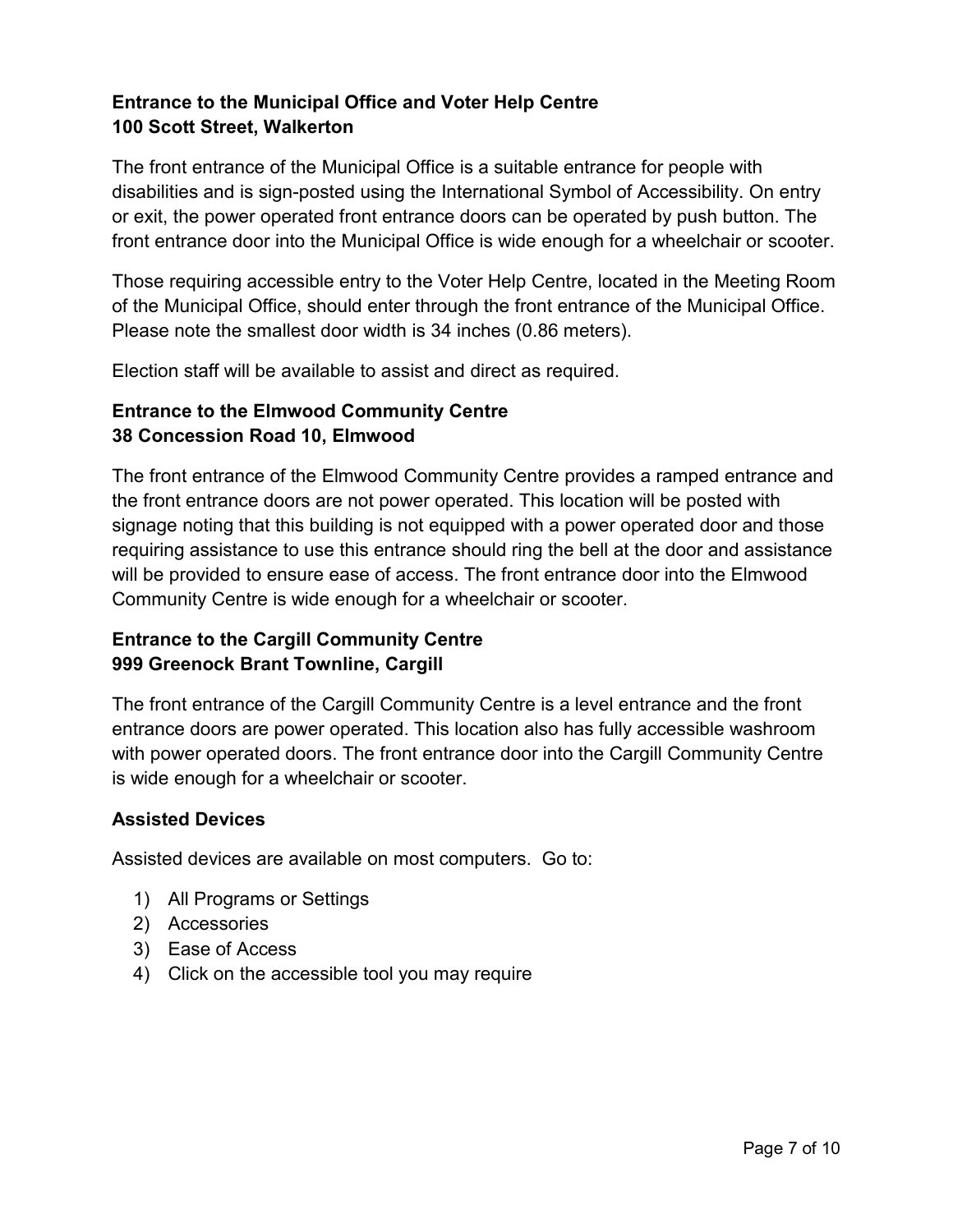#### <span id="page-7-0"></span>**Voting – Telephone/Internet Voting**

In the 2022 Election, the Municipality is offering telephone and internet voting. This offers citizens with disabilities an opportunity to cast a ballot during the Voting Period from the comfort and convenience of a familiar setting, complete with the tools, equipment and/or software that they use in their day to day activities.

Telephone and internet voting, combined with everyday tools like computers, telephones and other device aids can present opportunities for persons with disabilities to accomplish more, while being consistent with the principles of independence, dignity, integration and equality of opportunity.

An accessible internet can help persons with disabilities to more actively participate in society including the ability to cast a ballot in a municipal election.

The Municipality of Brockton has approved By-Law 2021-025 being a By-Law to "Authorize the Use of Internet and Telephone Voting as an Alternative Voting Method for the Year 2022 Municipal and School Board Election".

Secrecy is the important aspect of a municipal election process and compromising that aspect may hinder voter confidence. All efforts will be taken to ensure secrecy when assisting persons with disabilities.

Persons with disabilities may be accompanied by a support person at the Municipal Office or any Voter Help Centre in order to complete their voting. In addition, the Clerk or designate can assist the voter in casting his/her vote. Prior to assisting, the Clerk or designate shall, in conjunction with the person with the disability, determine the extent to which he/she needs assistance and the best way in which this assistance can be provided. This may include actually operating the computer to mark the ballot as directed by the person with the disability. Where a Voting kiosk may be located in an institution or retirement home, the Clerk or designate can attend to voters in their specific living areas or at their bedside to assist them to vote or Election Officials may be appointed to provide said assistance to these voters. The Deputy Returning Officer and Election Officials are sworn to an oath of secrecy.

## <span id="page-7-1"></span>**7. Feedback Process**

Feedback about the manner in which election services are provided to persons with disabilities may be submitted to Municipal Clerk through a variety of methods including:

- 1) Telephone 519-881-2223 Extension 124 Clerk, Fiona Hamilton
- 2) In person Municipality of Brockton 100 Scott Street Walkerton, ON N0G 2V0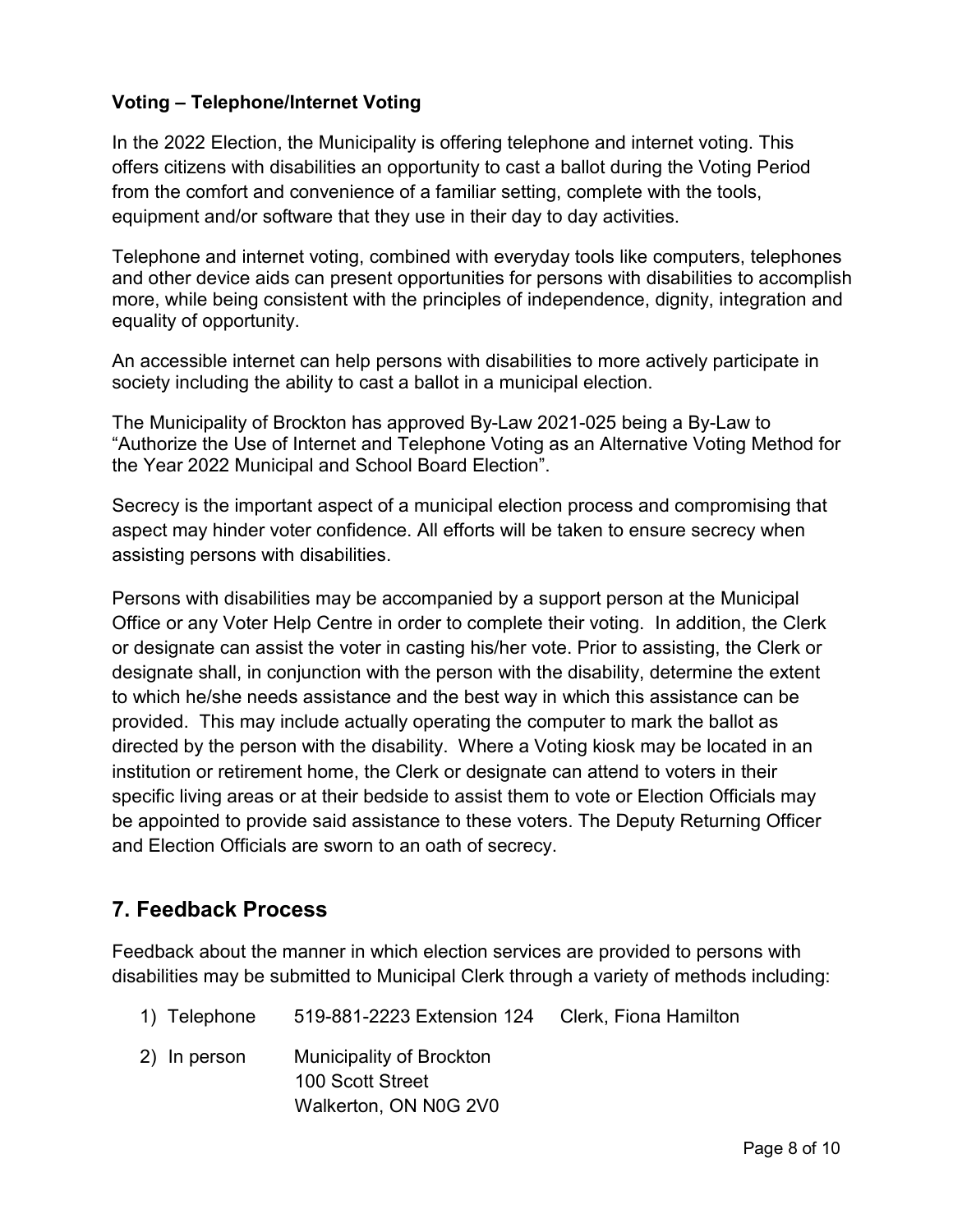- 3) Fax 519-881-2991
- 4) Email [fhamilton@brockton.ca](mailto:fhamilton@brockton.ca)
- 5) Mail Municipality of Brockton 100 Scott Street, P.O. Box 68 Walkerton, ON N0G 2V0

The Customer Service Feedback form is available at the Municipal Office or on the Municipal website at [www.Brockton.ca.](http://www.brockton.ca/) If you need a copy or wish to return a completed form, please call the Accessibility Coordinator, Fiona Hamilton at 519-881- 2223 Extension 124 for further information. Each completed form is reviewed by the Clerk and any action will be responded to in a timely fashion.

The feedback process provides Election Officials with an opportunity to take corrective measures to prevent similar occurrences, address training needs, enhance service delivery and provide alternative methods of providing election services.

#### <span id="page-8-0"></span>**Accessibility of Municipal Services**

In general, if you have suggestions on how we can provide municipal services in a more accessible manner please contact our Accessibility Coordinator, Fiona Hamilton:

- 1) Telephone 519-881-2223 Extension 124
- 2) In Person Municipality of Brockton 100 Scott Street Walkerton, ON N0G 2V0
- 3) Fax 519-881-2991
- 4) Email [fhamilton@brockton.ca](mailto:fhamilton@brockton.ca)
- 5) Mail Municipality of Brockton 100 Scott Street, P.O. Box 68 Walkerton, ON N0G 2V0

## <span id="page-8-1"></span>**8. Additional Information**

#### <span id="page-8-2"></span>**Municipality of Brockton – Clerk's Office**

The Clerk's Office is located at the Municipal Office, 100 Scott Street, Walkerton, Ontario. The Clerk (or Deputy Clerk) is available to assist and/or answer specific provisions for those persons with disabilities. See page 7 for additional contact information.